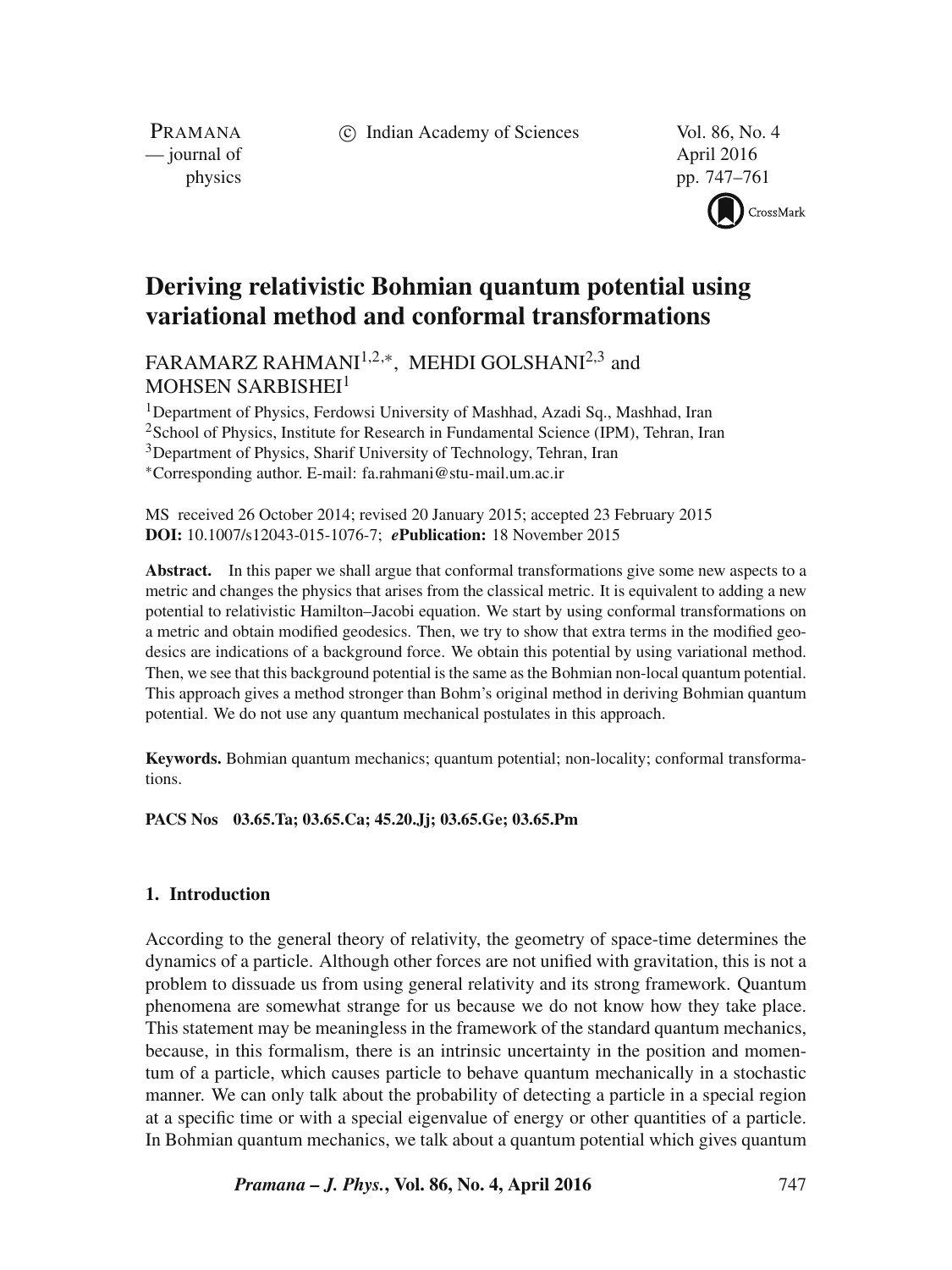behaviour to a particle in a causal manner, but the origin of this potential is undetected yet. Now, we want to look for the quantum mechanical behaviour of a particle in the geometry of space-time. Our classical (relativistic) world has a special metric and influences particles in a deterministic manner, and we say that particles behave classically. As the classical metric cannot cause quantum behaviours, we should change the metric. Thus, we need special transformations unlike coordinate transformations which change the metric to a new metric with new aspects. Using this argument, we consider conformal transformations which are capable of producing new effects.

In the following, we explain Bohmian quantum mechanics briefly and then argue about the criticisms against it and demonstrate that these criticisms can be removed using a variationl approach. In §2, we review non-relativistic and relativistic Bohmian mechanics briefly. In §3, we explain the relation between background potential and the extra terms in the modified geodesics equation, which result from conformal transformations. Then, in §4 we exert a conformal transformation on relativistic classical Hamilton–Jacobi to attribute a background potential to these extra terms and to obtain a formula for this potential via variational method, without using quantum mechanical postulates. In §5, we consider the energy of a relativistic particle moving on the modified geodesics, and then investigate its non-relativistic limit, without using the Schrödinger equation. In this paper, by classical mechanics, we mean the relativistic classical mechanics, not the Newtonian mechanics.

# **2. A brief review of Bohmian mechanics**

#### 2.1 *Non-relati*v*istic Bohmian mechanics*

Bohm considered a guiding field  $\psi(\mathbf{x},t)$  which guides a particle in a complex manner and postulated that the dynamical properties of the particle are well-defined and real, like in classical mechanics, and they are obtained from a quantum wave function. In this theory, evolution of a system is obtained from Schrödinger's equation, and its position and momentum are determined from the wave function. By writing the wave function in a polar form

$$
\psi(\mathbf{x}, t) = R(\mathbf{x}, t) \exp\left(i \frac{S(\mathbf{x}, t)}{\hbar}\right)
$$

and substituting it into Schrödinger's equation, we obtain the generalized Hamilton– Jacobi and continuity equations:

$$
\frac{\partial S(\mathbf{x},t)}{\partial t} + \frac{(\nabla S)^2}{2m} + V(\mathbf{x}) + Q(\mathbf{x}) = 0
$$
\n
$$
\frac{\partial R^2}{\partial t^2} + V(\mathbf{x}) + Q(\mathbf{x}) = 0
$$
\n(1)

$$
\frac{\partial R^2}{\partial t} + \frac{1}{m} \nabla \cdot (R^2 \nabla S) = 0.
$$
 (2)

The position of the particle is obtained from the following equation:

$$
\frac{d\mathbf{x}(t)}{dt} = \left(\frac{\nabla S(\mathbf{x}, t)}{m}\right)_{\mathbf{X} = \mathbf{x}(t)},
$$
\n(3)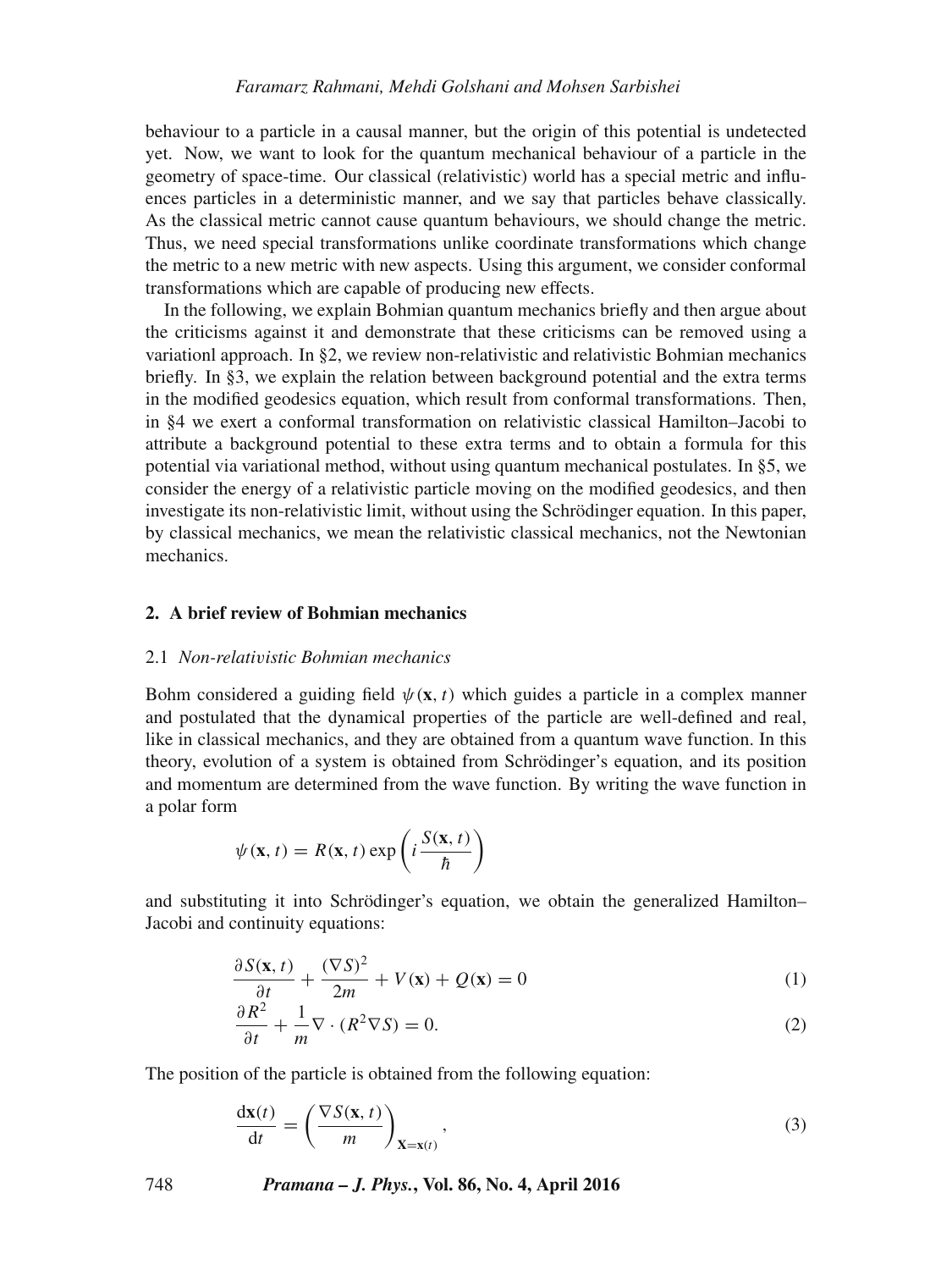where  $\nabla S(\mathbf{x}, t)$  is the momentum of the particle. By knowing the initial position **x** and wave function  $\psi(\mathbf{x},t)$ , the future of the system is obtained. The expression  $\mathbf{X} = \mathbf{x}(t)$ means that among all possible trajectories, in an ensemble of particles, we choose one of them. The probabilistic character of Bohmian mechanics is a secondary aspect of the guiding wave function and is not an intrinsic property, as is in Born's statistical interpretation of the wave function. This probabilistic aspect is due to the effects of the environment on the system, and it does not allow us to know the initial values with infinite precision [1,2].

The quantity  $\hat{O}$  in (1) is called quantum potential and is given by

$$
Q = -\frac{\hbar^2 \nabla^2 R(\mathbf{x}, t)}{2m R(\mathbf{x}, t)}.
$$
\n(4)

If we multiply *R* by a real constant  $\alpha$ , the quantum potential does not alter. This is an essential property which implies that this potential does not decrease with distance necessarily, and it depends on the form of the wave function, rather than its amplitude; and its form depends on the boundary conditions. This property gives quantum mechanical behaviour to a particle. Physicist usually use the word 'non-locality' in many particle processes. In Bohm's deterministic quantum mechanics, there is a sort of non-locality in the one-particle case which was first pointed out by Bohr, but he used the world wholeness instead of non-locality [2–4]. This means that all boundary conditions affect the motion of a particle through a potential which resembles Bohmian quantum potential. There are some articles which show that in the one-particle case too, non-locality is significant [5]. In some of his famous statements, Bohm likens this property with the information carried by a radar [2]. So, in this paper, we use the word 'non-locality' in a more general sense than is used for the case of many-particle systems.

Some researchers prefer to develop deterministic quantum mechanics without using the concept of quantum potential and they simply work with the guidance equation (3) (see refs [6–8]). This is because they believe that with the initial wave equation and position, and by using guidance equation, the evolution of the system is predictable, and quantum potential is an extra non-essential concept. Furthermore, as this term, in the Hamilton–Jacobi equation, is obtained by writing the wave function in a polar form, it has no originality. We shall demonstrate that this criticism is removed by variational method.

Non-locality in many-particle systems is obvious, because by writing:

$$
\psi(\mathbf{x}_1,\ldots,\mathbf{x}_N,t)=R(\mathbf{x}_1,\ldots,\mathbf{x}_N,t)e^{(i/\hbar)S(\mathbf{x}_1,\ldots,\mathbf{x}_N,t)}
$$
(5)

and substituing it in the Schrödinger equation, we get

$$
Q = \sum_{i=1}^{N} -\frac{\hbar^2 \nabla_i^2 R}{2m_i R}
$$
 (6)

$$
\frac{\mathrm{d}x_i}{\mathrm{d}t} = \left(\frac{\nabla_i S(\mathbf{x}_1, \dots, \mathbf{x}_N, t)}{m_i}\right)_{\mathbf{X}_j = \mathbf{x}_j(t)}.\tag{7}
$$

*Pramana – J. Phys.***, Vol. 86, No. 4, April 2016** 749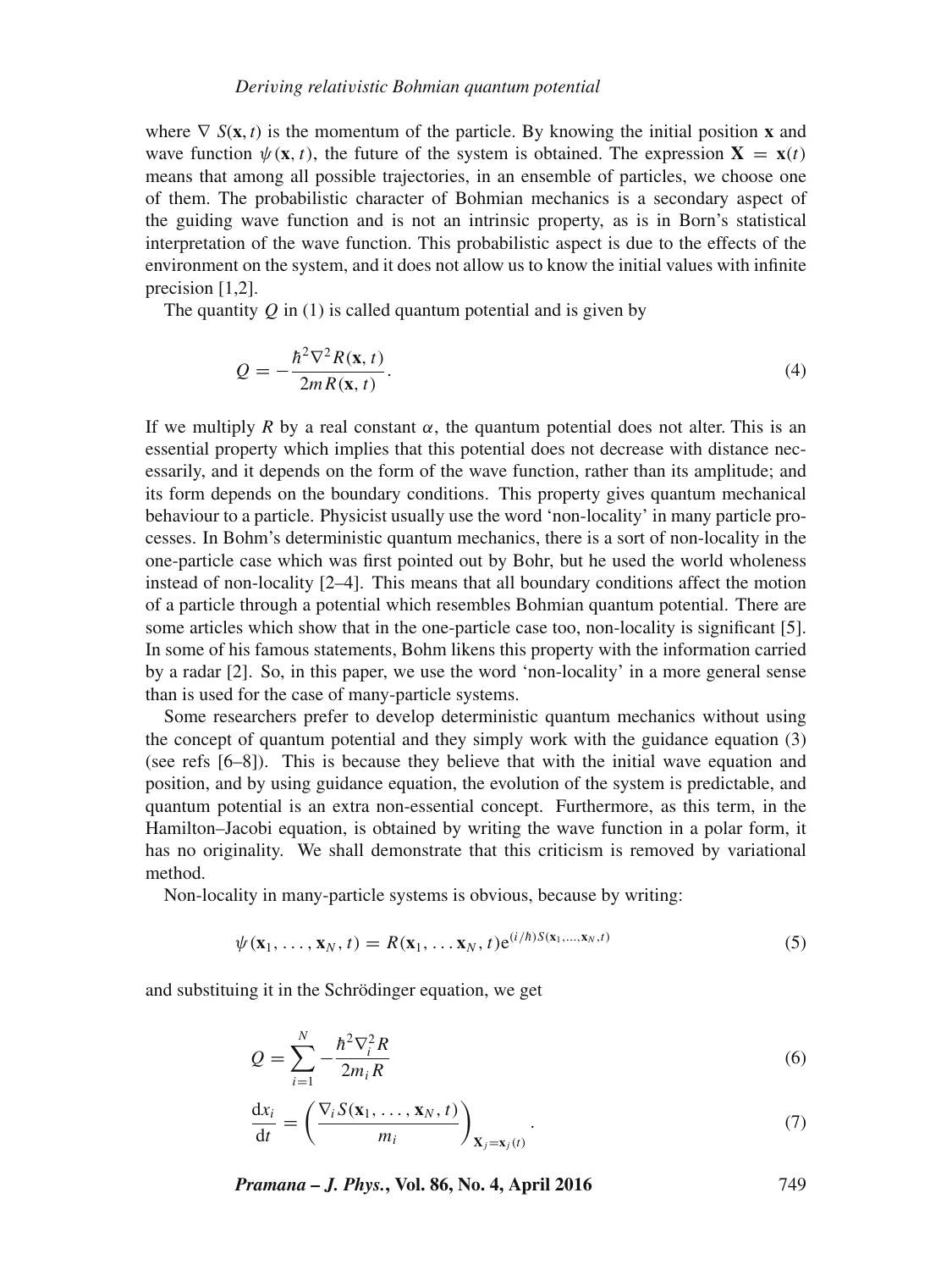From these equations we see that the dynamics of any particle of a system is related to that of its other particles instantaneously [1,2]. In Bohmian quantum mechanics, the non-locality is a principal characteristic which affects the evolution of the system through quantum potential [1,2]. In the standard quantum mechanics, this characteristic is not obvious because it does not have a deterministic formalism, and dynamical quantities like energy and momentum are only operators in a Hilbert space. Bohm showed that it is possible to have a quantum mechanics with real dynamical variables and with nonlocality. In other words, the cost of keeping reality is the loss of locality.

According to the classical field theory and special relativity, signal transition cannot take place with velocities greater than the speed of light, i.e. locality forbids any instantaneous relation among particles. On the other hand, in our usual experiments we observe that particles affect each other by sending signals, but practically we do not detect non-locality in daily experiences. At the quantum mechanical level, however, this postulate (locality) breaks down and opens new windows for understanding our Universe.

#### 2.2 *Relati*v*istic quantum potential for a spinless particle*

Following Bohm, we substitute the polar form of the wave function into the Klein–Gordon equation to derive the quantum mechanical Hamilton–Jacobi equation for a relativistic spinless particle:

$$
\partial_{\mu} S \partial^{\mu} S = m^2 (1 + Q) \tag{8}
$$

$$
Q = \frac{\hbar^2}{m^2} \frac{\Box R}{R}.
$$
\n(9)

Equation (8) indicates that the rest mass of the particle is not a constant in the rest frame of the particle; rather, it depends on the quantum potential. This is a novel feature that is in conflict with the special relativity. The particle 4-momentum is obtained from

$$
p^{\mu} = M u^{\mu} = m(\sqrt{1+Q})u^{\mu} = -\partial^{\mu} S
$$
\n(10)

and the 4-current of the particle and its continuity equation are

$$
j^{\mu} = -\frac{R^2}{m}\partial^{\mu}S, \quad \partial_{\mu}j^{\mu} = 0.
$$
 (11)

One problem with this method is with the expression  $j^{\mu}j_{\mu}$  which is not always positive definite: thus it can cause some ambiguities about particle trajectories. The 3-velocity of definite; thus it can cause some ambiguities about particle trajectories. The 3-velocity of a particle is obtained from

$$
v^{i}(\mathbf{x}, t) = \frac{j^{i}}{j^{0}}, \quad i = 1, 2, 3.
$$
 (12)

Density  $j^0$  can take positive or negative values and this causes some ambiguities about particle trajectories. Some attribute such ambiguity to the particle creation and annihilation, if we do not use a field formalism, and they attribute trajectories to relativistic particles (see [9–11]).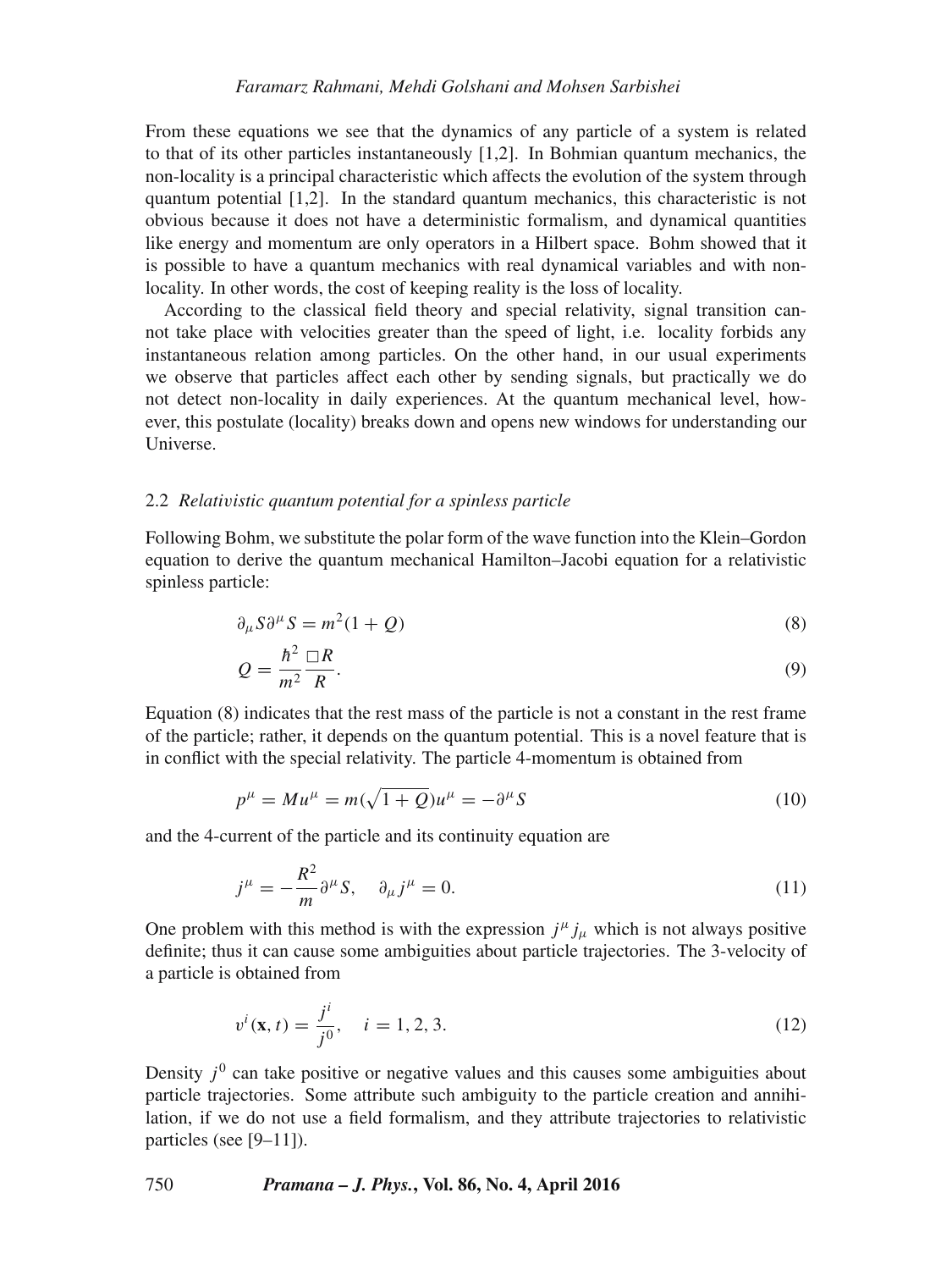#### 2.3 *Bohmian field theory*

Physicists usually use field theory to overcome the problems of relativistic quantum mechanics. In the Bohmian quantum mechanics, it is possible to consider a field as beables, a terminology which was introduced by John Bell to refer to quantum entities. In this view, the evolution of the field is described by a super wave function or a functional in a deterministic manner (for details, see [1,2,4,9,12–14] ).

Fermions have no satisfactory treatment in the Bohmian quantum mechanics yet. Therefore, we do not consider fermions in this paper. For the study about fermions refs [2,6–8] are recommended.

#### **3. Geodesics equation and conformal transformations**

### 3.1 *Why geometry?*

From general relativity, we know that the motion of a particle is affected by space-time curvature and that curvature can be described by a metric in a Riemannian manifold. As the dynamical behaviour of a particle is determined by the space-time geometry, we expect that the quantum mechanical behaviour of a particle also is due to a special aspect of space-time geometry.

### 3.2 *Why conformal transformations?*

Usually, transformations in relativity are coordinate transformations, through which the properties of the metric is studied. Unlike these transformations, there is another type of transformation called conformal transformation, through which all the metric is multiplied by a factor which is in general a function of coordinates on the manifold. The conformal transformations preserve the angle between two lines on the manifold. Thus, under these transformations, infinitesimal shapes are preserved (for details, see [15,16]). As all the metric is multiplied by the point-dependent factor, we expect these transformations transform the metric to a new metric and produce some new physics, i.e., we expect that such transformations alter the dynamics of a particle in a different way. A precise demonstration of this assertion is very difficult and requires some very deep investigations. We want to highlight only those concepts that lead us to preliminary results and can be a starting point for further research in the light of this view.

A conformal transformation on a metric is defined as

$$
g_{\mu\nu} \longrightarrow e^{\chi(x)} g_{\mu\nu} \simeq (1 + \chi(x)) g_{\mu\nu} = \Omega^2(x) g_{\mu\nu} = \tilde{g}_{\mu\nu}, \quad \Omega^2(x) > 0 \quad (13)
$$

and for the inverse metric we have

$$
g^{\mu\nu} \longrightarrow \Omega^{-2}(x)g^{\mu\nu}.\tag{14}
$$

The determinant of the metric, on a  $D$ -dimensional manifold, changes in the form:

$$
\sqrt{-g} \longrightarrow \Omega^D \sqrt{-g}.\tag{15}
$$

*Pramana – J. Phys.***, Vol. 86, No. 4, April 2016** 751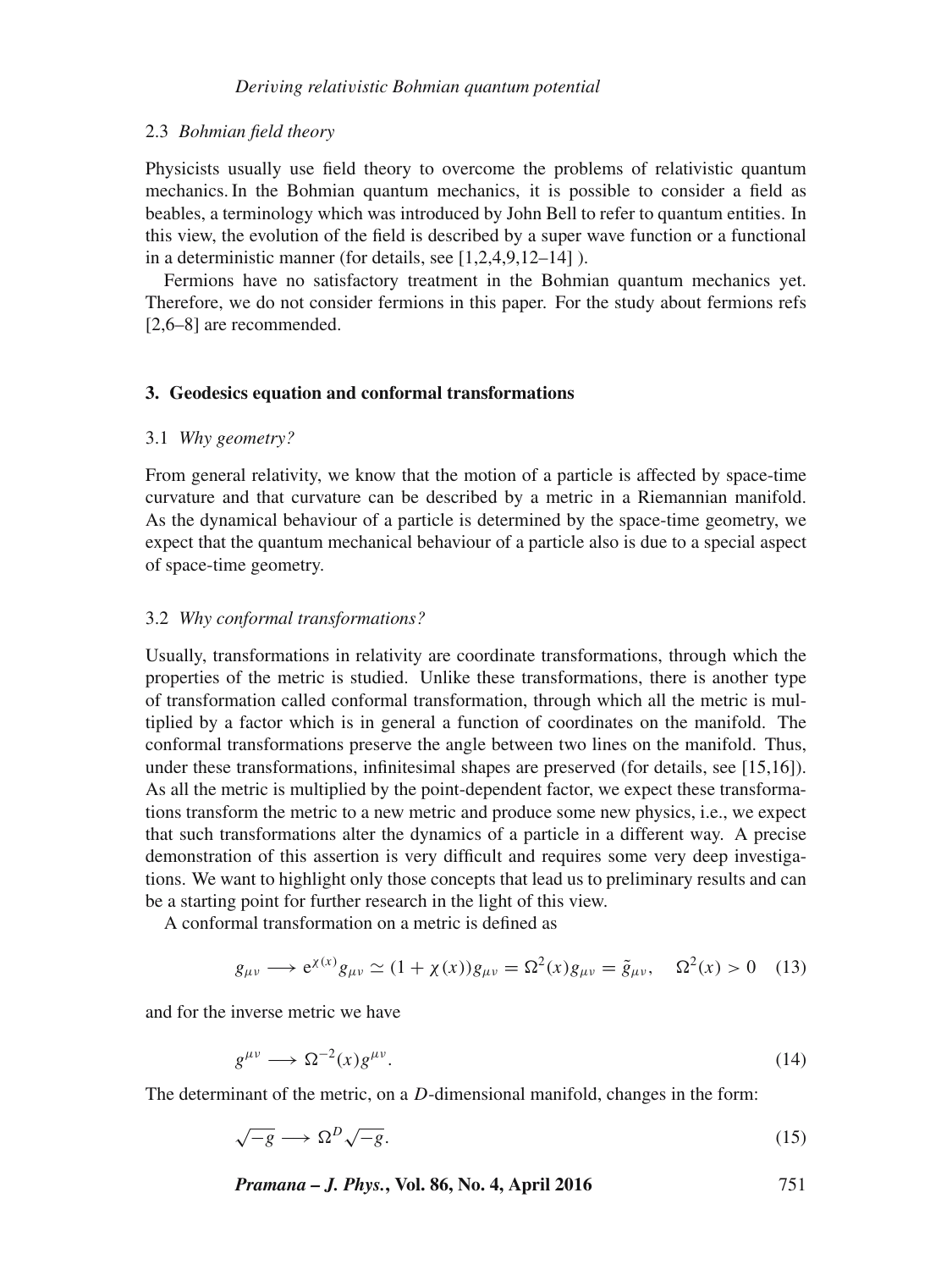The Christoffel symbol also changes under this transformation:

$$
\Gamma^{\mu}_{\nu\lambda} \longrightarrow \Gamma^{\mu}_{\nu\lambda} + \frac{1}{\Omega} \left( \delta^{\mu}_{\nu} \partial_{\lambda} \Omega + \delta^{\mu}_{\lambda} \partial_{\nu} \Omega - g_{\nu\lambda} g^{\mu\rho} \partial_{\rho} \Omega \right).
$$
 (16)

The geodesic equation for the initial metric is

$$
\frac{d^2 x^{\mu}}{d\tau^2} + \Gamma^{\mu}_{\nu\lambda} \frac{dx^{\nu}}{d\tau} \frac{dx^{\lambda}}{d\tau} = 0
$$
 (17)  
and after the conformal transformation, the geodesic equation changes to

$$
\frac{d^2 x^{\mu}}{dt^2} + \left(\Gamma^{\mu}_{\nu\lambda} + \frac{1}{2}\delta^{\mu}_{\nu}\partial_{\lambda}\ln(\Omega^2) + \frac{1}{2}\delta^{\mu}_{\lambda}\partial_{\nu}\ln(\Omega^2) - \frac{1}{2}g_{\nu\lambda}g^{\mu\rho}\partial_{\rho}\ln(\Omega^2)\right)\frac{dx^{\nu}}{d\tau}\frac{dx^{\lambda}}{d\tau} = 0.
$$
\n(18)

Now, we should explain the extra terms in this equation and attribute physical concepts to these extra terms. Naturally, we do not detect effects due to these extra terms at a classical or large-scale level. Thus, these terms should approach zero at this level. If we take  $\Omega^2 = 1$ , the extra terms become zero and the conformal transformation approaches identity. This takes place at large-scale dimensions. In a Minkowskian space-time, or a flat space-time,  $\Gamma^{\mu}_{\nu\lambda} = 0$  everywhere, and relation (17) reduces to the free particle equation  $(d^2 x^{\mu}/dx^2 = 0)$ . But, for eq. (18) this is not true, because the extra term due to conformal  $(d^2x^{\mu}/d\tau^2 = 0)$ . But, for eq. (18) this is not true, because the extra term due to conformal transformation is not identically zero. This means that in spite of the vanishing of  $\Gamma^{\mu}$ transformation is not identically zero. This means that in spite of the vanishing of  $\Gamma^{\mu}_{\nu\lambda}$ ,<br>there is a background force that always accompanies the particle and affects its motion. It there is a background force that always accompanies the particle and affects its motion. It is better to write the free-particle condition as

$$
\left(\Gamma^{\mu}_{\nu\lambda} + \frac{1}{2}\delta^{\mu}_{\nu}\partial_{\lambda}\ln(\Omega^2) + \frac{1}{2}\delta^{\mu}_{\lambda}\partial_{\nu}\ln(\Omega^2) - \frac{1}{2}g_{\nu\lambda}g^{\mu\rho}\partial_{\rho}\ln(\Omega^2)\right) = 0. \tag{19}
$$

As a case of non-vanishing  $\Gamma^{\mu}_{\nu\lambda}$ , we consider a spherical coordinate system. In such a system, the components of  $\Gamma^{\mu}$  are related to the particle acceleration and terms due a system, the components of  $\Gamma^{\mu}_{\nu\lambda}$  are related to the particle acceleration and terms due<br>to a conformal transformation are equivalent to components of  $\Gamma^{\mu}$ . Relation (19) save to a conformal transformation are equivalent to components of  $\Gamma^{\mu}_{\nu\lambda}$ . Relation (19) says<br>that extra terms balance curvature terms. There is no absolute equilibrium except for the that extra terms balance curvature terms. There is no absolute equilibrium except for the case of a flat space-time, where the extra terms vanish in special circumstances. But in the curved space-time, all terms are collectively zero for a free particle. From the above equations, it is obvious that the derivatives of  $\ln(\Omega^2)$  is proportional to a background force, as in the mechanical sense,  $\Gamma_{\nu\lambda}^{\mu}$  is proportional to force. Thus, we guess that the part of  $\Omega^2$  i.e.,  $\mathbf{v}(\mathbf{r})$ , which is the second term in the expansion of conformal transformation in  $\Omega^2$ , i.e.  $\chi(x)$ , which is the second term in the expansion of conformal transformation in relation (13), is proportional to a background potential.

Now, we can almost be convinced that conformal transformations can produce a new physics. In the following sections we show how this transformation affects the dynamics and energy of a relativistic spinless particle.

#### **4. Deriving a formula for the background potential**

In the classical relativistic mechanics there is a Hamilton–Jacobi equation, for a particle of rest mass  $m$ , in the form

$$
\partial_{\mu} S \partial^{\mu} S = m^2 \tag{20}
$$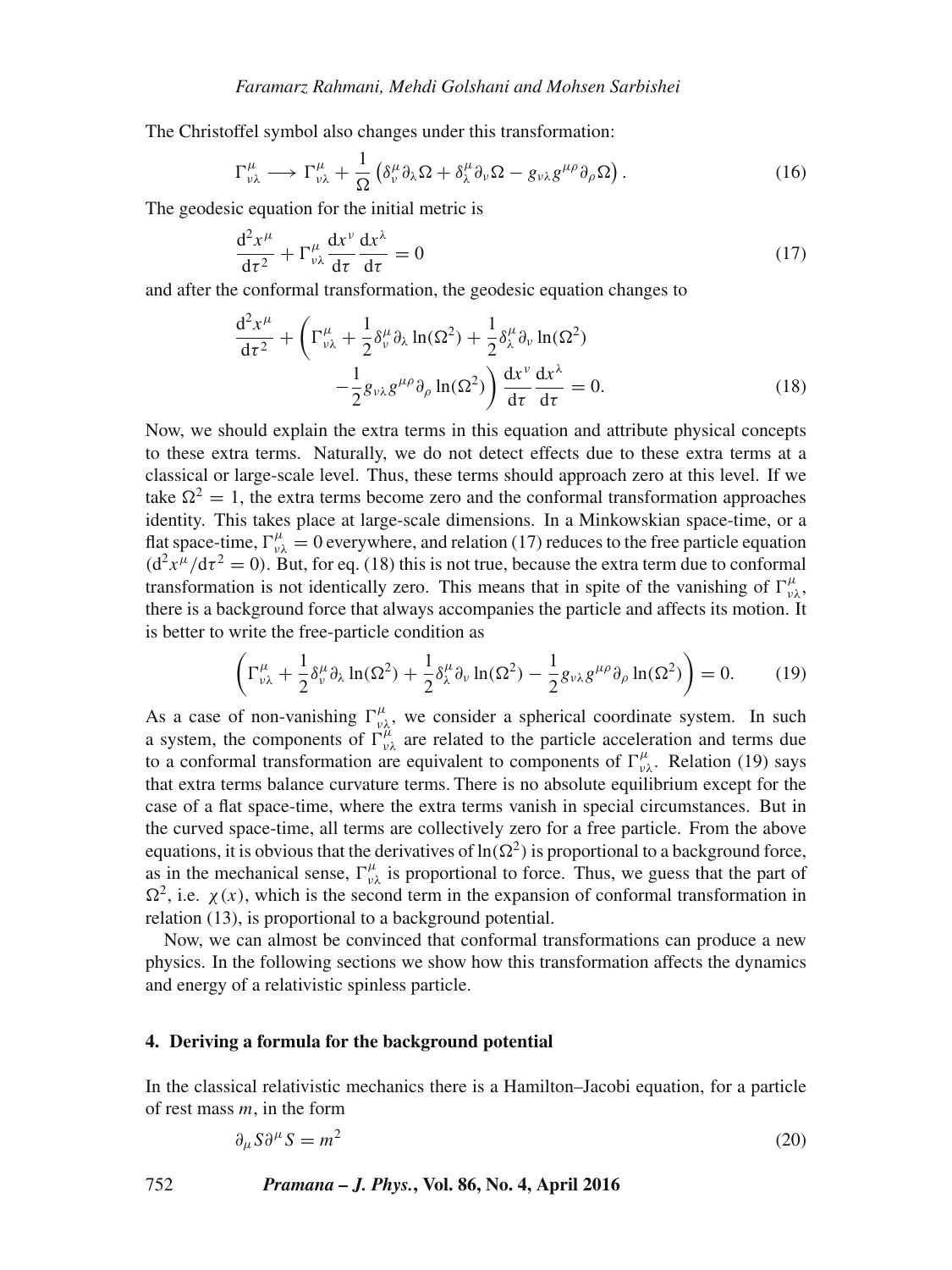with a continuity equation:

$$
\partial_{\mu}(\rho \partial^{\mu} S) = 0. \tag{21}
$$

In a hydrodynamical approach, we can take a Lagrangian density in the following form:

$$
\mathcal{L} = \rho (\partial_{\mu} S \partial^{\mu} S - m^2),\tag{22}
$$

where  $\rho(x)$  is the density of continuous fluid and S is the Hamilton's principal function for this distribution. By using variational method for the following action:

$$
\mathcal{A} = \int \rho (\partial_{\mu} S \partial^{\mu} S - m^2) d^4 x \tag{23}
$$

eqs (20) and (21) are obtained.

We expect the presence of a background field to be equivalent to a conformal transformation on the metric, which modifies relation (20) to the form:

$$
\Omega^{-2} g^{\mu\nu} \partial_{\nu} S \partial_{\mu} S = m^2 \tag{24}
$$

or

$$
\partial_{\mu} S \partial^{\mu} S = m^2 \Omega^2 \tag{25}
$$

or

$$
\partial_{\mu} S \partial^{\mu} S = m^2 (1 + \chi(x)). \tag{26}
$$

The actual agent of this force is unknown to us and we cannot, at present, express it as a function of the space-time coordinates. We deduce that the background potential can be an appropriate function of matter distribution  $\rho$  and its derivatives because, for big-scale dimensions (relativistic classical world), the average of the background potential should approach zero. On the other hand, because Hamilton–Jacobi formalism contains fields  $\rho$ and S, we expect the background potential to be a functional of  $\rho$  and its derivatives. We are not interested in taking the potential to be a function of S and its derivatives, because we do not believe that it is a velocity-dependent potential. This potential does not affect particles via a special charge and we can only detect its effects through the changes in the distrubution of matter density. Thus, relation (26) takes the form

$$
\partial_{\mu} S \partial^{\mu} S - m^2 - \chi [\rho, \partial_{\mu} \rho, \partial_{\mu} \partial_{\nu} \rho, \ldots] = 0. \tag{27}
$$

But, we can rewrite the modified action as

$$
\mathcal{A} = \int \rho \left( \partial_{\mu} S \partial^{\mu} S - m^2 - \chi [\rho, \partial_{\mu} \rho, \partial_{\mu} \partial_{\nu} \rho, \ldots] \right) d^4 x \tag{28}
$$

and, it is suitable to define  $\chi = m^2 Q$ .

Now, we minimize the above action with respect to  $\rho$ , to find a correct form for the background potential as a function of  $\rho$  and its derivatives.

$$
\delta_{\rho}\mathcal{A} = \delta_{\rho} \int \rho \big( \partial_{\mu} S \partial^{\mu} S - m^2 - \chi[\rho, \partial_{\mu} \rho, \partial_{\mu} \partial_{\nu} \rho, \cdots] \big) d^4 x = 0. \tag{29}
$$

On the other hand, we can suggest a general form for the background potential by using physical arguments. Then, we put that general form in modified action relation and

*Pramana – J. Phys.***, Vol. 86, No. 4, April 2016** 753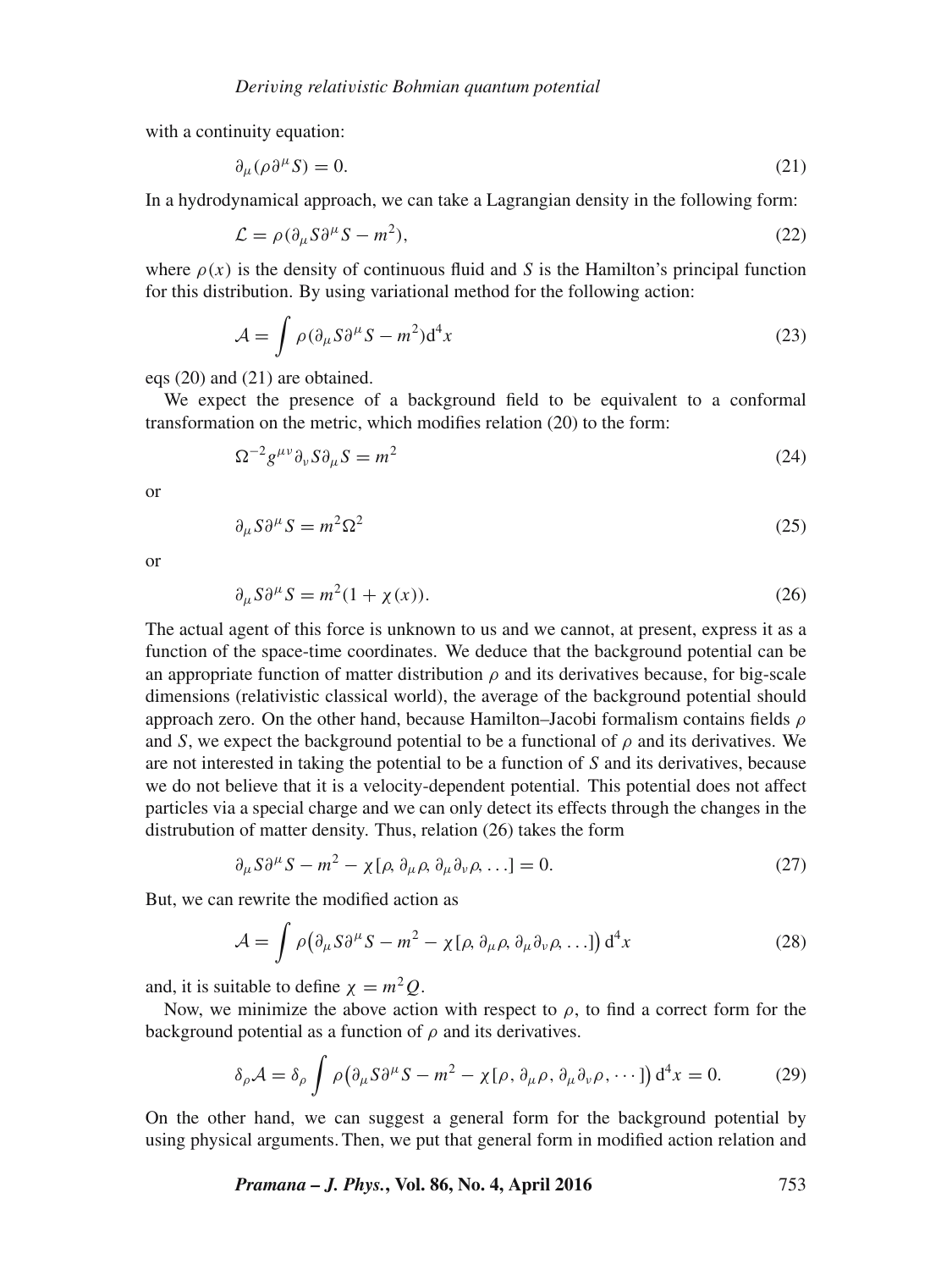minimize it to get the correct form of the background potential. In the following, we suggest a form for the case of a flat space-time, without losing generality, and then explain our reasons for this choice.

$$
\chi = \lambda(R)^m (\partial_\mu R)^n (\partial_\mu \partial^\mu R)^p = \lambda((\rho)^r)^m (\partial_\mu (\rho)^r)^n (\partial_\mu \partial^\mu (\rho)^r)^p. \tag{30}
$$

The factor  $\lambda$  is a constant. The variable R is the amplitude of the background field. We assume that there is a relation of the form  $\rho^r = R(x, t)$ , between the amplitude of the background field and the distribution function of the matter field, and we obtain the value of r. As  $\chi$  is a scalar under local Lorentz transformations, we cannot include terms such as  $\partial_\mu \partial^\nu$  or  $\partial_\mu \partial_\nu$  in eq. (30). Although it is possible to take higher order derivatives, we choose a simple form and investigate its consequences. The power n should be even, otherwise,  $\chi$  cannot be a scalar quantity. The power p can be even or odd because the term in parenthesis is always a scalar. For the choice of power m, we use the vital assumption that the background potential does not decrease with distance necessarily. This assumption persuades us to take m to be a negative integer. In other words, if we multiply the density  $\rho$ by a real factor  $\alpha$ , the value of the potential would not change at any point. This is what we expect from a background force that always accompanies a particle. By this demand, we are attributing non-local or wholeness properties to this background potential. Naturally, this condition becomes weak in purely relativistic classical situations. Thus

$$
\chi[\rho' = \alpha \rho] = \chi[\rho] \Longrightarrow \alpha^{r(m+n+p)} = 1, \quad r \neq 0.
$$
 (31)

From this condition we obtain a helpful condition for selecting powers in relation (4):

$$
m + n + p = 0,\t\t(32)
$$

where  $m$  is a negative integer, and  $n$  and  $p$  are positive integers. The simplest choice is  $m = -1$ ,  $n = 0$  and  $p = 1$ . This choice satisfies condition (32). Other choices are possible, but this is the simplest choice. In general, we can write such potentials in the Taylor expansion form that has been studied for the non-relativistic case in refs [17,18]. Using this choice, we have

$$
\chi = \lambda \rho^{-r} \partial_{\mu} \partial^{\mu} \rho^{r}.
$$
\n(33)

After expanding this relation, we get

$$
\chi = \lambda \left( r(r-1) \frac{(\partial_{\mu}\rho)^2}{\rho^2} + r \frac{\partial_{\mu}\partial^{\mu}\rho}{\rho} \right).
$$
 (34)

Every term in parenthesis satisfies condition (32) separately. For the moment, we assume that space-time is flat, but this has no effect on our conclusion. By variation with respect to  $\rho$ , we get from eq. (28) for the flat space-time, the following equation:

$$
\left[\partial_{\mu}S\partial^{\mu}S - m^{2} - \chi[\rho]\right] + \rho \frac{\partial \chi}{\partial \rho} - \partial_{\mu}\left(\rho \frac{\partial \chi}{\partial(\partial_{\mu}\rho)}\right) + \partial_{\mu}\partial^{\mu}\left(\rho \frac{\partial \chi}{\partial(\partial_{\mu}\partial^{\mu}\rho)}\right) = 0.
$$
 (35)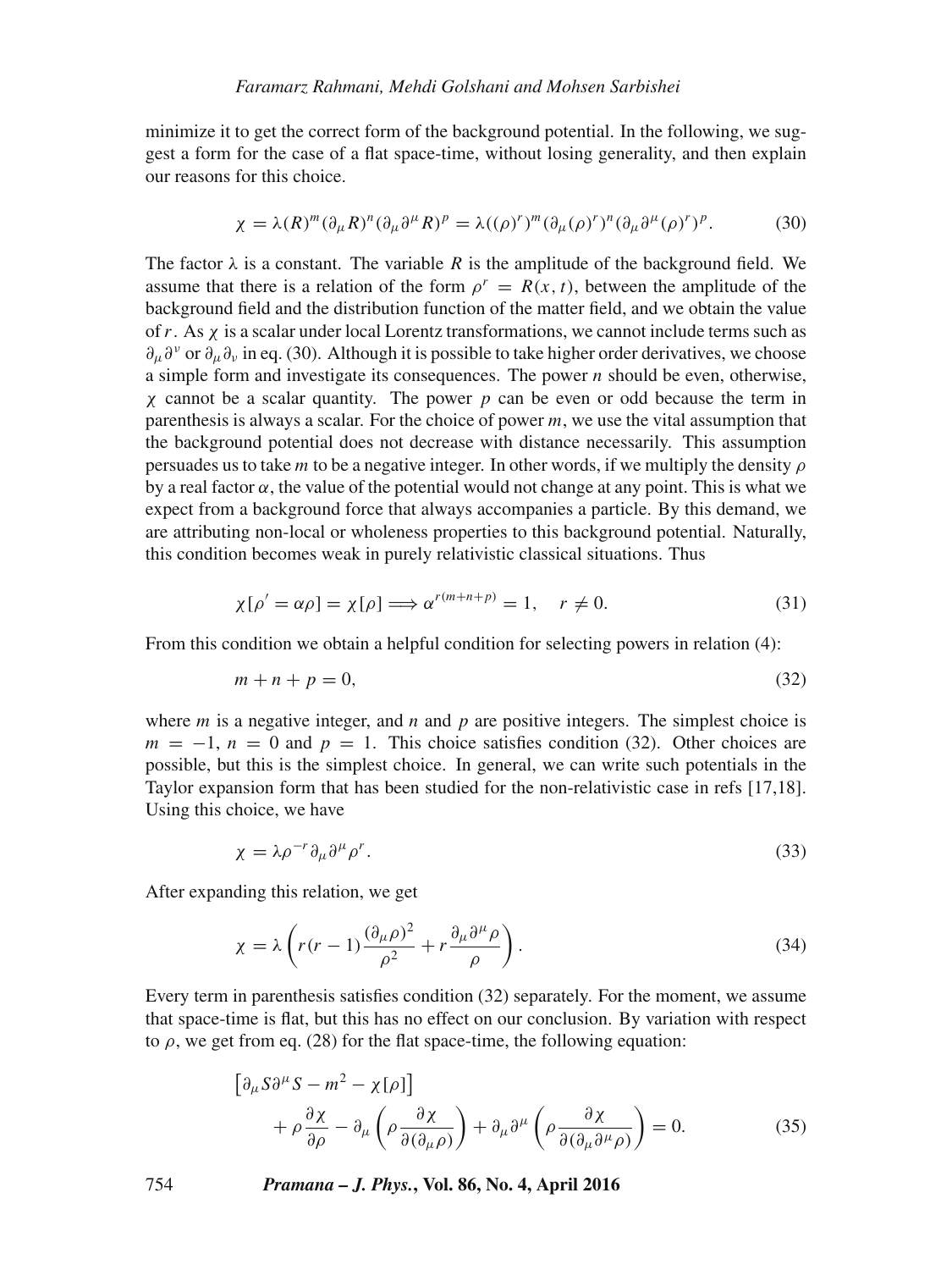The expression in the bracket vanishes because of eq. (27). Thus, we get

$$
\rho \frac{\partial \chi}{\partial \rho} - \partial_{\mu} \left( \rho \frac{\partial \chi}{\partial (\partial_{\mu} \rho)} \right) + \partial_{\mu} \partial^{\mu} \left( \rho \frac{\partial \chi}{\partial (\partial_{\mu} \partial^{\mu} \rho)} \right) = 0. \tag{36}
$$

By substituting eq. (34) into this equation, and after some calculations, we get

$$
\frac{\partial_{\mu}\partial^{\mu}\rho}{\rho} + 2(r - 1)\frac{\partial_{\mu}\partial^{\mu}\rho}{\rho} = 0 \Longrightarrow r = \frac{1}{2}.
$$
 (37)

This is an interesting result, because we shall have  $\rho = R^2$ , which reminds us of the statistical aspects of quantum mechanics. We introduced the function  $\rho$  as the density function of the matter field and we did not attribute statistical features to it from the beginning. Now, the modified Hamilton–Jacobi equation (27) takes the form

$$
\partial_{\mu} S \partial^{\mu} S - m^2 - \lambda \frac{\partial^{\mu} \partial_{\mu} \sqrt{\rho}}{\sqrt{\rho}} = 0. \tag{38}
$$

If we take  $\lambda = \hbar^2$ , the last term in the above equation takes exactly the form of Bohmian<br>quantum potential. It is possible to get bigher-order terms of the background potential quantum potential. It is possible to get higher-order terms of the background potential which cannot be obtained by Bohm's original method, i.e, by substituting the polar form of the guidance wave in the Schrödinger equation, but we shall not follow this way. We shall also deduce that this background field is the same as the guidance wave function in Bohmian approach.

The continuity equation in the quantum case has the same form as in the classical case, with the difference that S is now, according to eq. (38), related to  $\rho$ . The form of the background potential is similar to that of Bohm:

$$
Q = \frac{\chi}{m^2} = \hbar^2 \frac{\partial^\mu \partial_\mu \sqrt{\rho}}{m^2 \sqrt{\rho}}.
$$
\n(39)

Hereafter, we use the word 'quantum potential' instead of background potential. The interesting point in our approach is that this result is obtained by classical methods and we did not use any quantum mechanical postulates and it is capable of generalization to higher order of potentials. If we had obtained  $r \neq 1/2$ , we would have not obtained Bohmian form of quantum potential as a function of  $\rho$  and its derivatives in relation (39).

Our analysis can be done for a non-flat space-time. The Hamilton–Jacobi equation in a curved space-time is

$$
g^{\mu\nu}\nabla_{\mu}S\nabla_{\nu}S = m^2. \tag{40}
$$

After applying conformal transformation, we have

$$
\nabla_{\mu} S \nabla^{\mu} S = m^2 \Omega^2 = m^2 (1 + \chi_{\text{curved}}). \tag{41}
$$

We can write an action for a non-flat space-time as

$$
\mathcal{A}_{\text{curved}} = \int \rho \left( \nabla_{\mu} S \nabla^{\mu} S - m^2 - \chi(\rho, \nabla_{\mu} \rho, \nabla_{\mu} \nabla_{\nu} \rho, \ldots) \right) \sqrt{g} d^4 x. \tag{42}
$$

*Pramana – J. Phys.***, Vol. 86, No. 4, April 2016** 755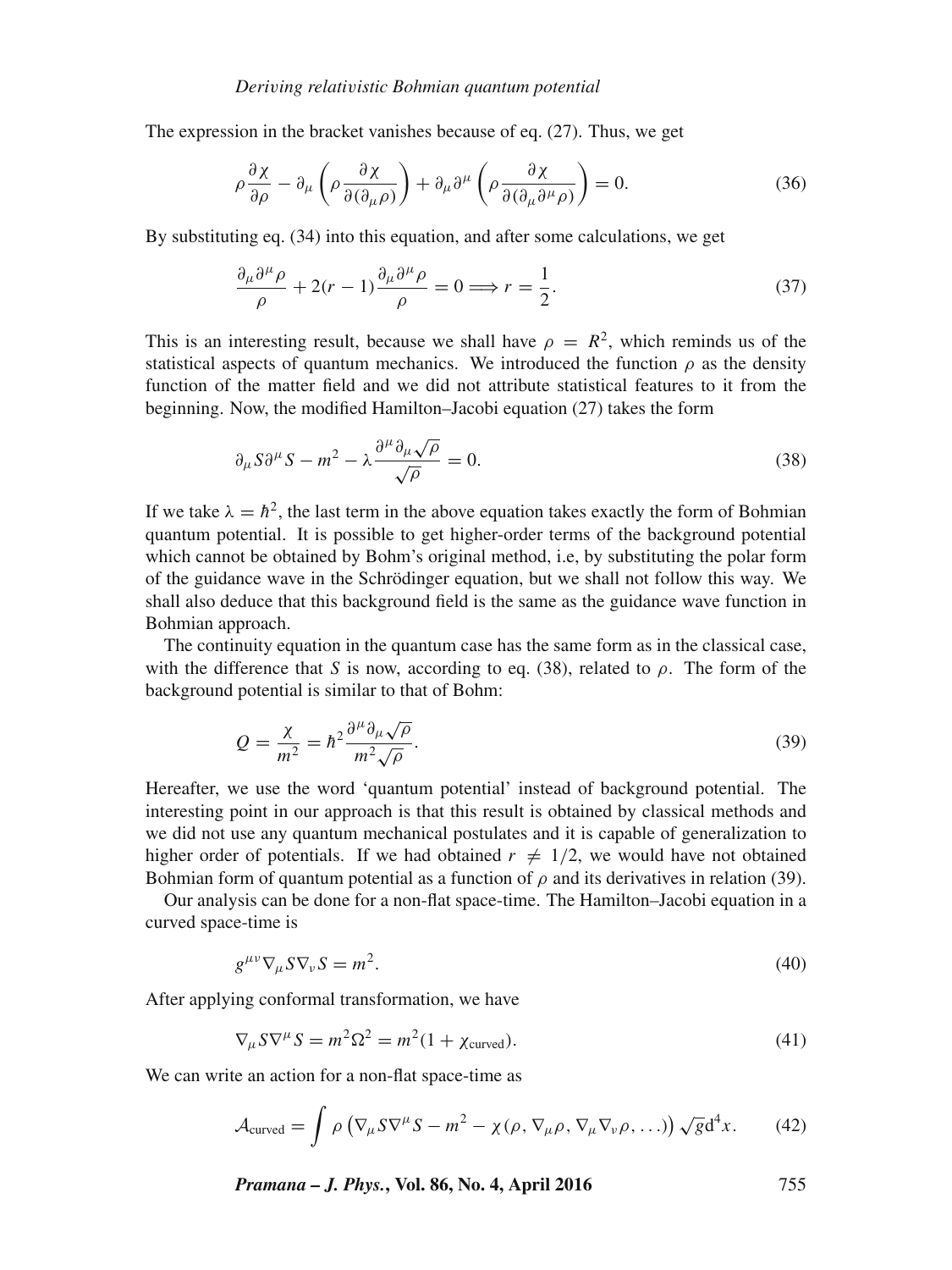If we represent the integrand by  $\mathcal F$ , then through Euler–Lagrange method we get

$$
\frac{\partial \mathcal{F}}{\partial \rho} - \nabla_{\mu} \left( \frac{\partial \mathcal{F}}{\partial (\nabla_{\mu} \rho)} \right) + \nabla_{\mu} \nabla^{\mu} \left( \frac{\partial \mathcal{F}}{\partial (\nabla_{\mu} \nabla^{\mu} \rho)} \right) = 0 \tag{43}
$$

and we shall have

$$
\rho \frac{\partial \chi}{\partial \rho} - \nabla_{\mu} \left( \rho \frac{\partial \chi}{\partial (\nabla_{\mu} \rho)} \right) + \nabla_{\mu} \nabla^{\mu} \left( \rho \frac{\partial \chi}{\partial (\nabla_{\mu} \nabla^{\mu} \rho)} \right) = 0. \tag{44}
$$

This is because for an action for matter in a non-flat space-time we have in general:

$$
S = \int \sqrt{g} d^4x \mathcal{L}.
$$
 (45)

When we take variation with respect to the matter field, we do not consider the determinant  $\sqrt{g}$ . Now we propose the potential to be in the form

$$
\chi = \lambda((\rho)^r)^m (\nabla_\mu(\rho)^r)^n (\nabla_\mu \nabla^\mu(\rho)^r)^p. \tag{46}
$$

In the simplest form  $m = -1$ ,  $n = 0$  and  $p = 1$  and when the potential is scalar, we are not worried about  $(\nabla \cdot \nabla^{\mu}(\rho)^{r})$  because it becomes not worried about  $(\nabla_{\mu} \nabla^{\mu}(\rho)^{r})$ , because it becomes

$$
\frac{\partial_{\mu}\sqrt{g}}{\sqrt{g}}\partial^{\mu}(\rho^r) + \Box(\rho^r)
$$

which is a scalar. Finally, this analysis, in its simplest form, leads to

$$
\chi = \lambda \frac{\nabla_{\mu} \nabla^{\mu} \sqrt{\rho}}{\sqrt{\rho}}
$$
\n(47)

which is the background potential, or the quantum potential, in a non-flat space-time.

#### 4.1 *Obtaining background potential by the concept of a*v*eraging*

As at the large-scale level there is no conformal effects in our experience and physics behaves in a classical manner, we deduce that the average of the background potential should approach zero at large-scale dimensions.

$$
\bar{\chi}(x)_{\text{volume}\to\infty} = \int_{\text{volume}\to\infty} \rho \chi(x) \sqrt{-g} \, \mathrm{d}^4 x \to 0,\tag{48}
$$

The vanishing of the average of background force at large scales is also possible:

$$
\bar{f}_{\mu_{\text{volume}\to\infty}} = \int_{\text{volume}\to\infty} \sqrt{-g} \, \mathrm{d}^4 x \rho \, \partial_{\mu} \chi(x) \to 0. \tag{49}
$$

We have deduced the relation of the background potential to the distribution function of background field and its derivatives, from our demand for the vanishing of the averages at large scales. We represent such a background field by  $\psi(x)$  and it gives some nonclassical features to the dynamics of the particle through a potential. We only use the idea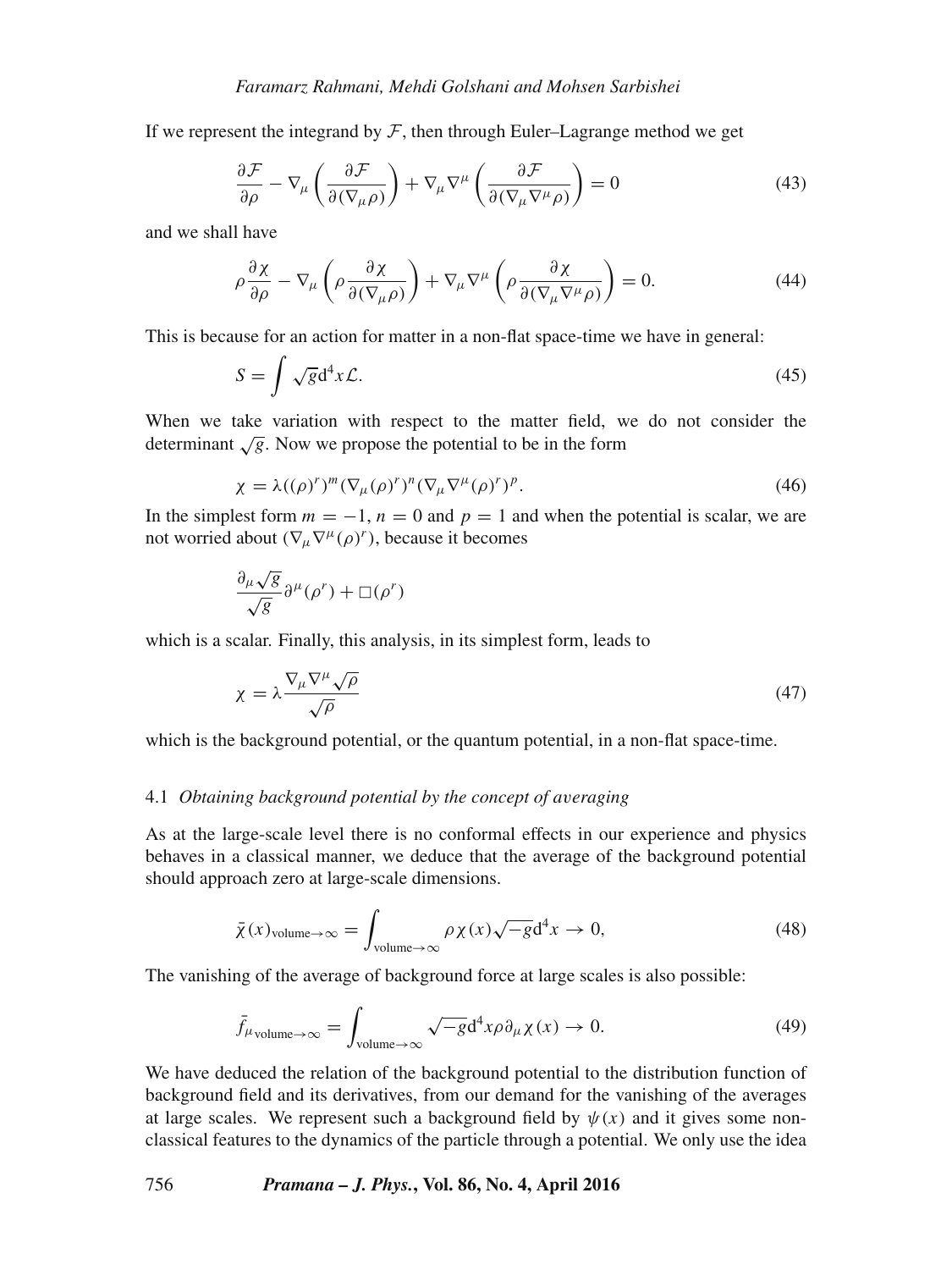#### *Deri*v*ing relati*v*istic Bohmian quantum potential*

that when volume or surface tends to large-scale dimensions, non-classical behaviours reduce and local or relativistic classic behaviours increase. Furthermore, we prefer to work with force instead of potential, because there may be circumstances in which the average of the potential at large scales is a constant, but the average of the force is zero. So, from eqs (49) and (33) we have

$$
\bar{f}_{\nu} = \lambda \int d^4 x \rho \partial_{\nu} \left( \frac{\partial_{\mu} \partial^{\mu} \rho^r}{\rho^r} \right) = 0
$$
\n(50)

and upon integration by parts, we have

$$
\bar{f}_{\nu} = \left(\rho^{(1-r)}\partial_{\mu}\partial^{\mu}\rho^{r}\right)_{\text{(surface}\to\infty)} - \int \partial_{\nu}\rho \frac{\partial_{\mu}\partial^{\mu}\rho^{r}}{\rho^{r}} d^{4}x. \tag{51}
$$

We expect that at large distances, background potentials behave like relativistic classical potentials, which affect in a restricted area. This means that  $\rho \to 0$  when surface  $\to \infty$ . This has two results: first, the surface integral vanishes; second,  $1 - r > 0$  or  $r < 1$ ; so  $0 < r < 1$ .

At this stage, only the second integral remains, which we represent by  $I$ :

$$
I = \int d^4x \frac{\partial_\mu \partial^\mu \rho^r}{\rho^r} \partial_\nu \rho = \int d^4x \frac{\partial_\mu (r \rho^{r-1} \partial^\mu \rho)}{\rho^r} \partial_\nu \rho(x).
$$
 (52)  
Now, we evaluate this integral at large scales, and to perform integration by parts, we put

$$
dv = \frac{\partial_{\mu} (r \rho^{r-1} \partial^{\mu} \rho) d^4 x}{\partial_{\mu} \rho},
$$
\n(53)

$$
u = \frac{\partial_v \rho}{\rho^r}.\tag{54}
$$

Then, we have

$$
I = \frac{r}{\rho} (\partial_{\mu}\rho)^2 - \int d^4x \rho^{r-1} \partial^{\mu} (r \rho^{-r} \partial_{\mu}\rho) \partial_{\nu}\rho = \frac{r}{\rho} (\partial_{\mu}\rho)^2 - I'. \tag{55}
$$

As in the case of our previous discussion, we should consider  $\rho \to 0$  at large scales, and this allows us to avoid ambiguity. Furthermore, by the use of L'Hopital's rule, we should impose the following condition:

$$
((\partial_{\mu}\rho)_{(\text{surface}\to\infty)}) \to 0. \tag{56}
$$

This condition is understandable, because one of the features of local or classical potentials is the vanishing of the derivative of the potentials at infinity. Now, by using Hopital theorem and differentiation with respect to  $\rho$  (not  $x^{\mu}$ ), we see that the limit of  $\rho/(\partial_{\mu}\rho)^{2}$ tends to zero at large scales.

Now we evaluate the integral of  $(55)$ , by comparing I' with eq.  $(52)$ . This leads to

$$
\rho^{-r} = \rho^{r-1} \Longrightarrow r = \frac{1}{2} \quad \text{and} \quad I = 0. \tag{57}
$$

Thus, the vanishing of the average of background force at large scales occurs only for  $r = 1/2$ . If we had a non-zero average force, i.e. a background or quantum force at large scales, the value of r could not be 1/2. On the other hand, we can deduce that if  $r \neq 1/2$ and consequently  $\rho \neq R^2$ , quantum forces could be detectable at large-scale dimensions.

*Pramana – J. Phys.***, Vol. 86, No. 4, April 2016** 757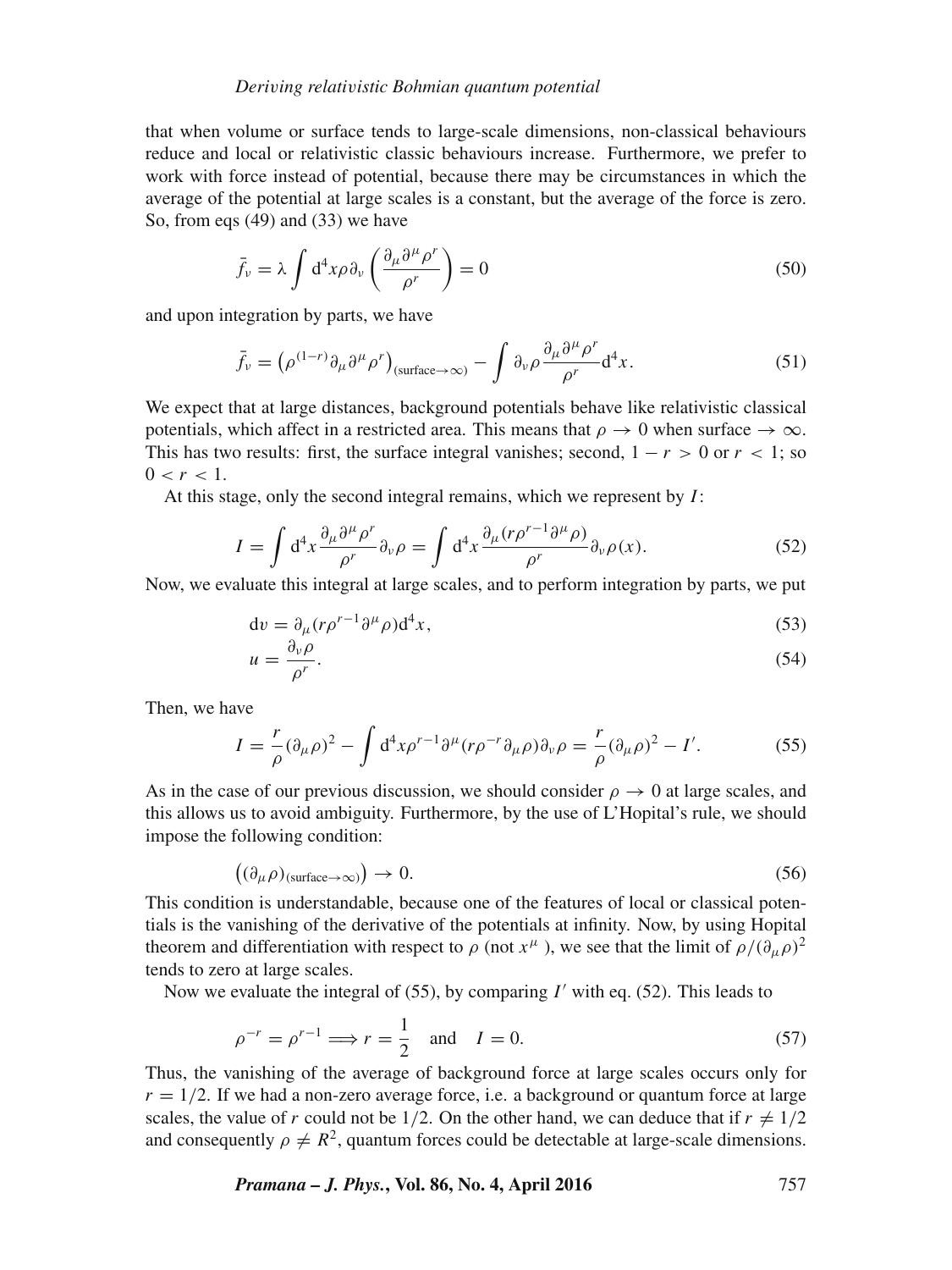This means that the relation  $\rho = R^2$  is the consequence of having only local effects at large-scale dimensions. From the mathematical point of view, any r can occur, but the large-scale dimensions. From the mathematical point of view, any  $r$  can occur, but the points we observe selects the value of  $r$ . One of the advantages of our approach is the physics we observe selects the value of r. One of the advantages of our approach is the physics we can claim that the local appearance of quantum and classical worlds together, i.e. we can claim that the local relativistic classical world is the average of a quantum world.

# **5. Energy considerations**

From the relativistic classical mechanics, we have  $\partial^{\mu} S \partial_{\mu} S = E^2 - \mathbf{p}^2$ . Substituting this relation into eq. (38), we obtain

$$
E^2 = \mathbf{p}^2 + m^2 + \hbar^2 \frac{\partial^{\mu} \partial_{\mu} R}{R}
$$
 (58)

or

$$
E^2 = \mathbf{p}^2 + m^2(1+Q). \tag{59}
$$

Now, we have an important result for the energy of a particle moving on a generalized geodesic, where  $\hat{O}$  is a background or quantum potential. One of the important results in our approach is that quantum world is along the local world, which is obvious from relation (59) where the background term is added to the classical quantities  $m$  and  $\mathbf{p}$  [19]. In the standard quantum mechanics, physical quantities are operators in a Hilbert space and their eigenvalues coincide with experimental results. The uncertainty that governs in the standard quantum mechanics appears here in a different context. The **p** that appeared in relation (59) is not the standard quantum mechanical operator  $\hat{\mathbf{p}}$ ; rather, the quantum mechanical operator  $\hat{\mathbf{p}}$  is hidden in the third term of relation (59).

As  $R$  is the amplitude of the background field, we can write  $R$  multiplied by a phase factor as  $R \exp(if(x)) = \psi$ , to obtain a polar form for  $\psi(x)$ . From eqs (38) and (21), we deduce that  $f = S/\hbar$ , because by this consideration, we can derive the famous Klein– Gordon equation by using eqs (38) and (21) and  $\psi(x) = R \exp(i(S/\hbar))$ :

$$
(\Box + m^2)\psi(x) = 0. \tag{60}
$$

In fact, this is the equation of evolution of the background field  $\psi$  which guides spinless relativistic particles with mass  $m$ . Although we admit that the physical reality of the background field  $\psi$  is not shown to us, the belief in determinism and causality is more appealing to us than the belief in an inherent uncertainty and disorder in the Universe. This means that we have obtained Bohmian form of wave function  $\psi = Re^{iS/\hbar}$  in a new way, i.e. it is not taken as a postulate from the beginning.

From classical mechanics, we can write  $S = \mathbf{p} \cdot \mathbf{x} - Et$  for a plane wave, where S is the action or Hamilton's principal function. But, from the aforementioned arguments,

$$
\psi = R \exp\left(\frac{iS}{\hbar}\right) = R \exp\left(\frac{i(\mathbf{P} \cdot \mathbf{x} - Et)}{\hbar}\right) = R \exp(i p_{\mu} x^{\mu}).
$$

On the other hand, for the argument of a plane wave we have:  $i(\mathbf{k} \cdot \mathbf{x} - \omega t)$ . Thus, we conclude that

$$
E = \hbar \omega \quad \text{and} \quad \mathbf{p} = \hbar \mathbf{k}.
$$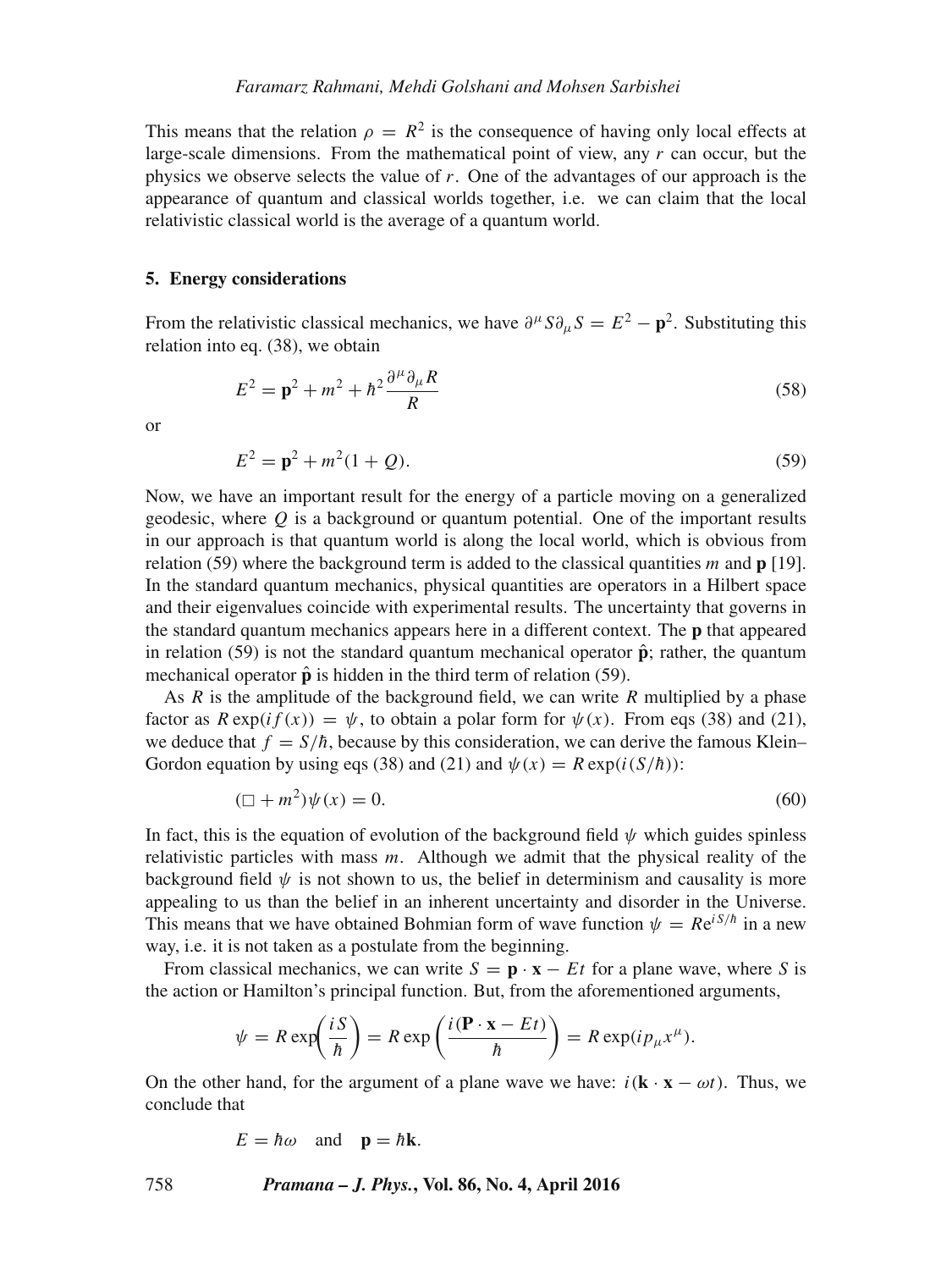These are the fundamental relations of quantum mechanics which we have obtained through our approach.

In the following, we demonstrate that the results of our approach is compatible with those of the standard quantum mechanics. This is done through an example in the nonrelativistic limit.

In non-relativistic limit, the difference of total energy and rest energy, i.e. kinetic energy, is very small. Thus, by expanding relation (59) we get

$$
K = \frac{\mathbf{p}^2}{2m} - \frac{\hbar^2}{2m} \frac{\nabla^2 R(x, t)}{R(x, t)}.
$$
 (61)

The second term of this equation can be seen as a background kinetic energy and is always non-zero, unlike the plane-wave case, where the boundaries are at infinity. In the standard quantum mechanics, this part of energy comes from the uncertainty principle. We consider a situation which is meaningless in the standard quantum mechanics, i.e,  $\mathbf{p} = 0$ . We bind such a particle, which is at rest,  $(p = 0)$ , by the conditions

$$
R(x) = R(x + L) = 0
$$
 and  $\frac{\partial R}{\partial t} = 0$ .

 $R(x) = R(x + L) = 0$  and  $\frac{d\mathbf{r}}{\partial t} = 0$ .<br>Thus, background kinetic energy in one dimension is obtained from

$$
K = -\frac{\hbar^2}{2mR(x)}\frac{d^2}{dx^2}R(x).
$$
 (62)

According to the boundary conditions and Fourier theorem a suitable solution for  $R$  is  $sin(n\pi x/L)$ . Thus

$$
\frac{\mathrm{d}^2 R}{\mathrm{d}x^2} = -\frac{n^2 \pi^2}{L^2} R
$$

 $dx^2$   $L^2$   $\therefore$ <br>and the background kinetic energy is

$$
K = \frac{\hbar^2 \pi^2 n^2}{2mL^2}, \quad n = 1, 2, 3, ....
$$
 (63)  
These are solutions of an infinite potential well in the standard quantum mechanics. So,

unlike standard quantum mechanics, a particle can be at rest in a potential well and its energy can be produced by a background potential. Moreover, in relation (61) a classical term is added to a quantum mechanical term and this is a feature that does not appear in the standard approach of quantum mechanics. We have obtained this result by classical considerations and by the assumption of the existence of a background field, without using Schrödinger's equation.

The relativistic correction that is customary in the standard quantum mechanics can be seen here. From eq. (59) for a particle at rest, this correction is

$$
K = -\frac{1}{2} \frac{\hbar^2 \nabla^2 R}{m^2 R} + \frac{\hbar^4}{8} \frac{\nabla^2 (\nabla^2 R)}{m^3 R}.
$$
 (64)

Now, by a comparison with the standard quantum mechanics and by taking  $\nabla \propto \hat{\mathbf{p}}$ , where  $\hat{\bf p}$  is the momentum operator in the standard quantum mechanics, it is obvious that the second term is the relativistic correction in the standard quantum mechanics. Our aim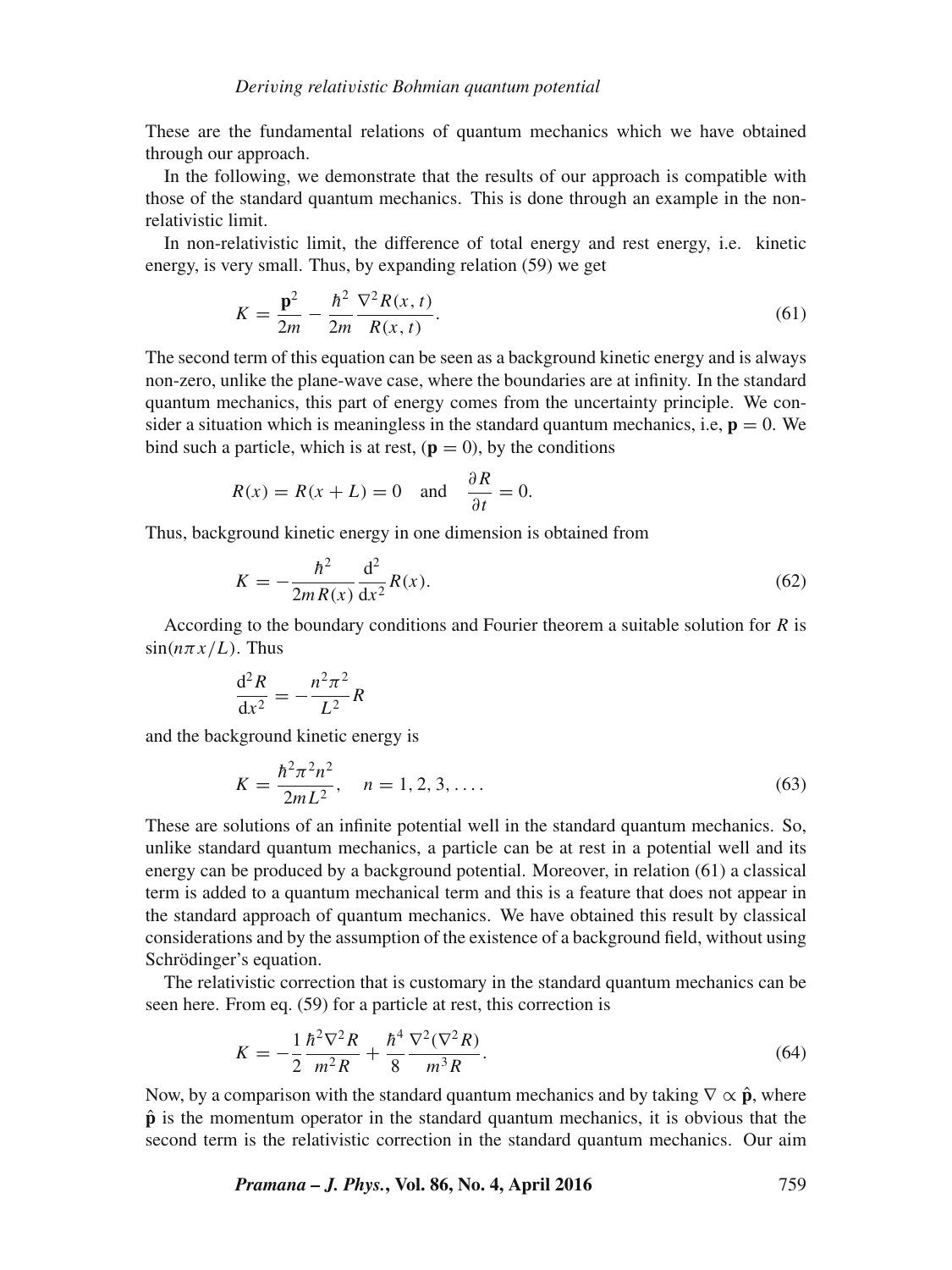of giving this example is not only to demonstrate the compatibility of results in the two approaches, but also to show that the quantum world is comprehensible if we impose conformal transformations on classical mechanics. This result was obtained by a background potential approach and we have not used Schrödinger's equation to obtain it. This shows that quantum potential is more fundamental than wave equation and that Bohm's original approach to obtain quantum potential is not the only possible way. Thus criticisms about the fictitious nature of quantum potential is removed by our approach.

# **6. Conclusion**

In fact, our research contains two parts: (1) highlighting the physical significance of conformal transformations and showing how these transformations lead us to a new concept, (2) deriving the effects of these transformations by variational method, which is stronger than that of Bohm's approach. As the dynamics of a particle is determined by geometry of space-time, we believe that the quantum behaviour of a particle is due to a special aspect of space-time and the transformations that can give quantum features to a metric are conformal transformations. In this way, we tried to show that conformal transformations are related to quantum mechanical behaviour of particles and can be seen as a new aspect of the geometry. But, this is only the first step and requires more effort. We started by using conformal transformation because it is not a coordinate transformation and transforms a metric to a new metric at every point by multiplying the metric by a point-dependent factor. By imposing this idea on particle geodesics, we found that there is a force that always accompanies the particle. Under these circumastances, we obtained the form of this potential through two approaches. First, by minimizing the classical Hamilton–Jacobi equation on which a conformal transformation had been exerted; and second, by considering the fact that at large scales we do not detect background or wholeness effects and the world behaves locally. Then, we obtained the Klein–Gordon equation and the important relations:  $E = \hbar \omega$ ,  $\mathbf{p} = \hbar \mathbf{k}$  through our approach. In obtaining the potential we did not use any quantum mechanical approach; rather, we started by conformal transformations and combined it with the relativistic classical mechanics. If  $r \neq 1/2$ , the part of the world which we consider at large scales could show quantum mechanical effects. By introducing a background potential, in a specific way, we can take care of wholeness, seen at the microlevel. This is a sort of ethereal potential.

# **References**

- [1] D Bohm, *Phys. Re*v*.* **85(2)**, 166 (1952)
- [2] P R Holland, *The quantum theory of motion* (Cambridge University Press, Cambridge, 1993)
- [3] D Bohm, *Wholeness and the implicate order* (Routledge & Kegan Paul, 1980)
- [4] D Bohm and B J Hiley, *The undi*v*ided uni*v*erse: An ontological interpretation of quantum theory* (Routledge, 1993)
- [5] J Dunningham and V Vedral, *Phys. Re*v*. Lett.* **<sup>99</sup>**, 180404 (2007)
- [6] D Dürr, S Goldstein and N Zanghi, *Quantum physics without quantum philosophy* (Springer, 2013)
- [7] J Bell, *Re*v*. Mod. Phys.* **<sup>38</sup>**, 3 (1966)
- [8] J Bell, *Beables for quantum field theory*, CERN-TH, 4035/84 (1984)